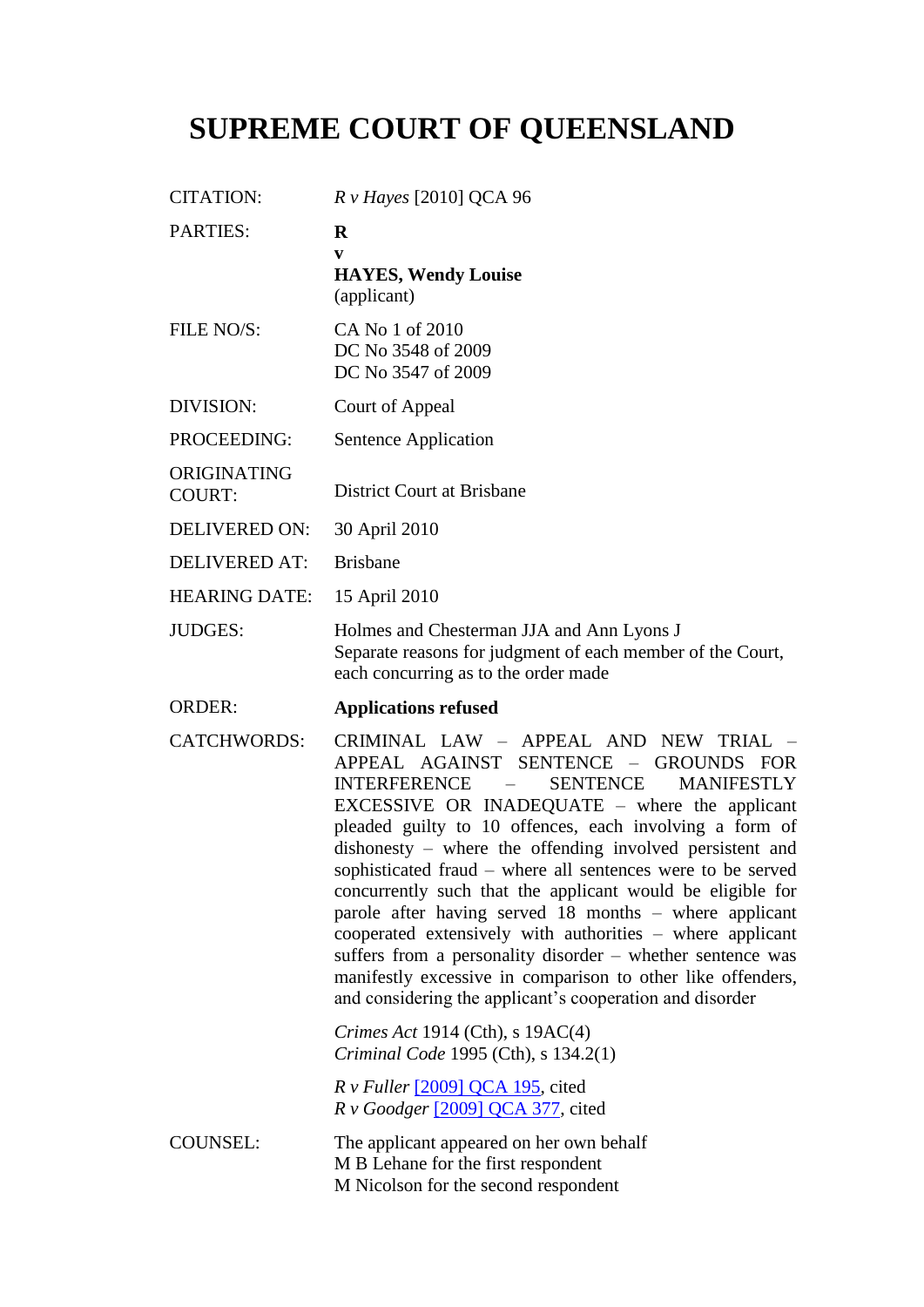- SOLICITORS: The applicant appeared on her own behalf Director of Public Prosecutions (Queensland) for the first respondent Director of Public Prosecutions (Commonwealth) for the second respondent
- [1] **HOLMES JA:** I agree with the order Chesterman JA proposes, and with his reasons, with a single qualification. Although I agree that in this case the applicant"s personality disorder was not such as to amount to a mitigating factor, I prefer not to express any more general conclusion on the topic of whether personality disorders can constitute mitigating circumstances.
- [2] **CHESTERMAN JA**: On 21 December 2009 the applicant pleaded guilty to 10 offences each involving a form of dishonesty. Nine of the charges, contained in one indictment ("state indictment"), were offences against various sections of the *Criminal Code* 1899 (Qld). The tenth charge, contained in a separate indictment ("commonwealth indictment") presented by the Commonwealth Director of Public Prosecutions, charged the applicant with dishonestly obtaining a financial advantage from the Commonwealth by deception contrary to s 134.2(1) of the *Criminal Code* 1995 (Cth).
- [3] The applicant was sentenced to four and a half years' imprisonment for the offence set out in count 7 of the state indictment. Her parole eligibility date was set for 12 November 2010 which, taking into account 224 days spent in pre-sentence custody, meant that the applicant would be eligible for parole after having served 18 months.
- [4] On each of the other counts in the state indictment, and on the one count on the commonwealth indictment, she was sentenced to 18 months' imprisonment. All sentences were to be served concurrently.
- [5] The sentencing judge did not make a recognizance release order in respect of the sentence of 18 months" imprisonment for deceiving the Commonwealth. His Honour instead exercised the power contained in s 19AC(4) of the *Crimes Act* 1914 (Cth), giving reasons for so doing, as the subsection requires. The reason was that the applicant would be in prison for the state offences for at least 18 months, the duration of the sentence for the commonwealth offence, and when released would be on parole which would afford a degree of supervision and control over the applicant"s behaviour which could not be achieved by a recognizance release order.
- [6] Counts 1 and 2 on the state indictment related to obtaining \$390 from a Cash Converters franchise. The applicant falsely represented herself to be her sister and by use of some her sister"s means of identification which she had stolen, induced the franchisee to make her a loan which was never repaid.
- [7] Counts 3, 4, 5 and 6 relate to the defrauding of an electrical goods retailer on the Sunshine Coast. In July 2006 the applicant had stayed briefly with a friend at her home on Hervey Bay. Abusing the hospitality the applicant stole her friend's birth certificate and electricity account, a pension card and a Medicare card. Using these documents she obtained a driver licence in her friend"s name. Equipped with the new licence issued in the false name but, of course, bearing her photograph, the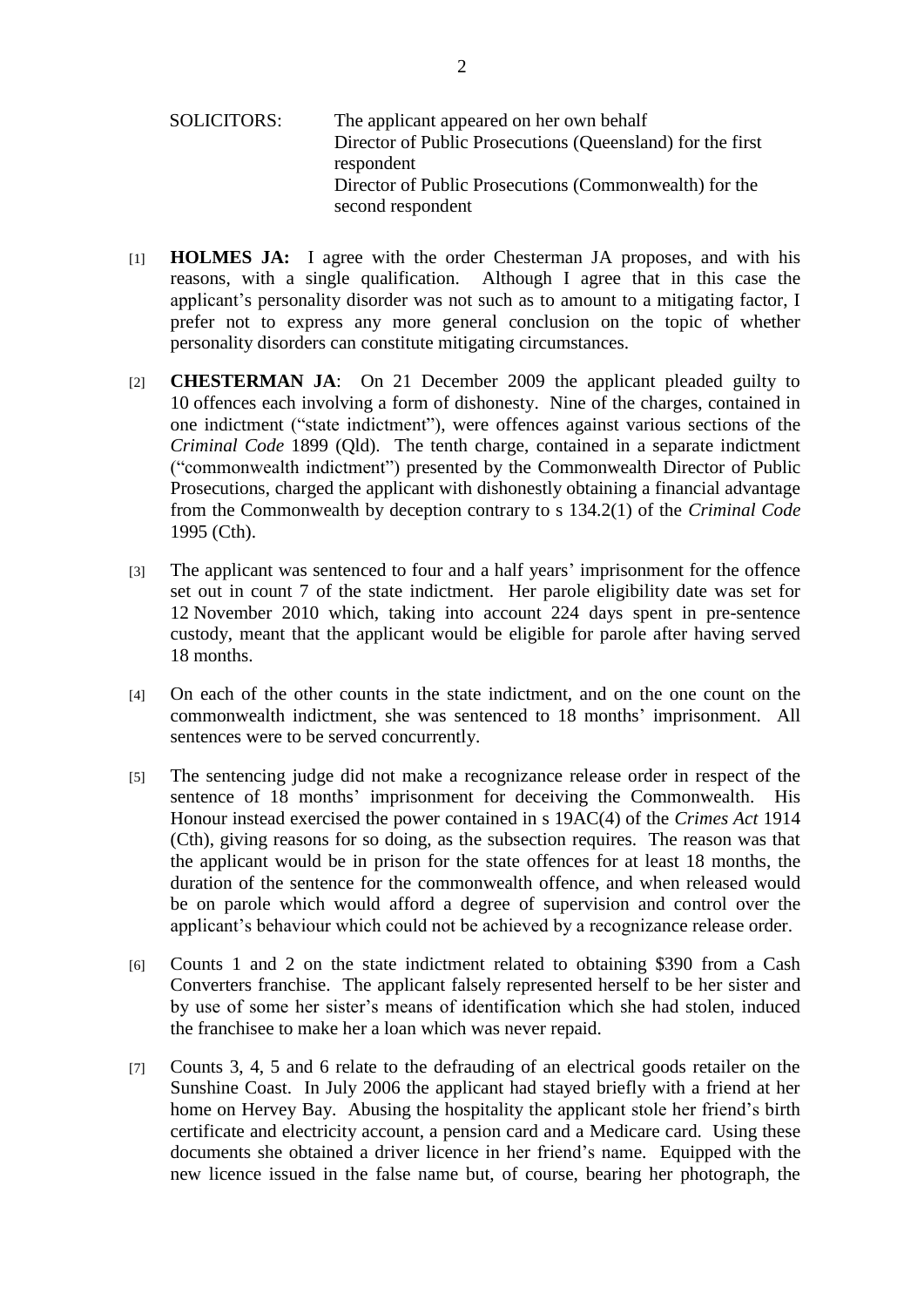applicant bought over \$6,000 worth of electrical goods on credit from a "Good Guys" retailer. She made none of the payments required by the credit agreement.

- [8] Counts 7 and 8 relate to an elaborate, sophisticated and determined fraud which paid the applicant over \$340,000. She made false claims upon an insurance company with which she had taken out a personal accident policy covering her and her husband against injury and lost income following an injury. On 30 March 2007 the applicant informed the insurer she had accidentally fractured her left ankle and a bone in her foot and broken her collar bone. She named her husband as a witness to the accident. She supported her claim by certificates purportedly signed by a doctor who practised in Caloundra. She claimed indemnity for two months' loss of wages.
- [9] At the end of that period the applicant told the insurer that her injury had deteriorated and that three toes on her left foot required amputation. Again her claim was supported by a letter apparently signed by the doctor confirming the need for surgery. Further documents purportedly signed by a surgeon and staff of the Nambour General Hospital were provided corroborating the claim the toes had been amputated. The doctor"s signature was apparently witnessed by a Justice of the Peace.
- [10] Further documents were submitted by the applicant to the insurer purportedly signed by the doctor advising that the applicant would be unable to work for another month. At the end of that month the applicant made a further claim, this time that the remaining toes would have to come off. Again the claim was supported by documents purportedly signed by the surgeon. As well there were certificates reporting on the applicant"s progress apparently signed by the doctor.
- [11] After three months, in September 2007, the applicant told the insurer that the whole of her left foot required amputation. Again she supplied copious documentation containing forged signatures from the doctor and surgeon setting out details of the amputation and her hospitalisation. She subsequently sent forged progress certificates from the doctor.
- [12] The applicant is sound of limb. Her left foot, with all five toes, remains attached to her leg.
- [13] Finding the insurer such an easy mark the applicant returned to the plunder. In January 2008 she claimed that her husband had suffered a debilitating injury to his right eye. The claim, which was quite false, was supported by a forged report from an eye specialist in Brisbane who provided:

"a detailed medical report regarding the … removal of the eye …".

The insurer paid out \$110,000.

- [14] The applicant went once too often to the well. In March 2008 she made a further claim, again supported by a forged letter from an ophthalmologist, that the husband"s left eye had become damaged as a consequence of the surgical removal of the right eye. This claim was eventually investigated which led to the detection of the applicant"s fraud, but not before the insurer had paid out a further \$3,740.
- [15] The ninth count, passing a valueless cheque for \$2,600, was the duping of another money lender. The applicant drew a cheque for \$2,800 on an account which was not hers but bore a name similar to her maiden name. She cashed the cheque at the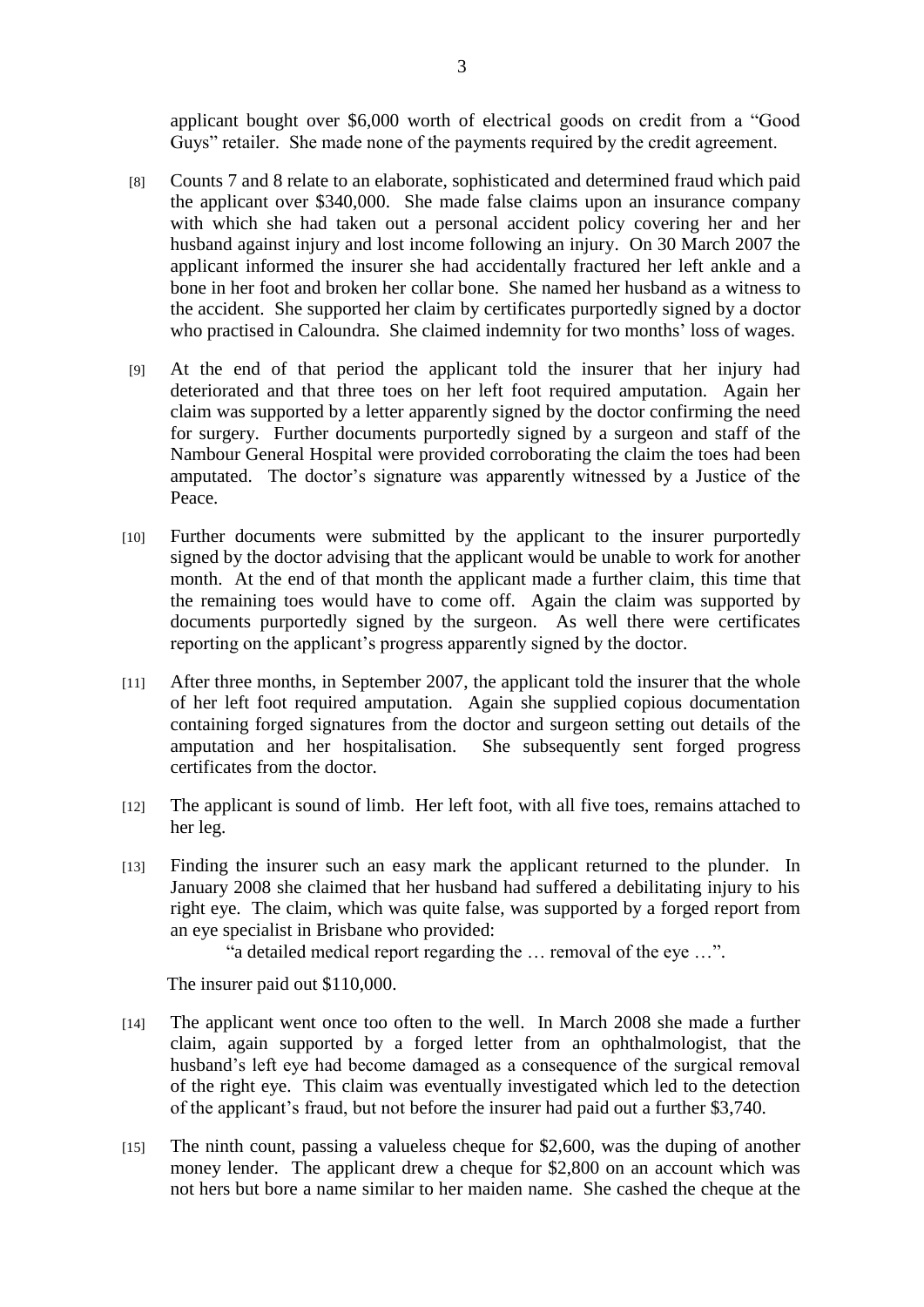money lender receiving \$2,600. The account was overdrawn, and the bank dishonoured the cheque, so transferring the loss from the bank to the money lender.

- [16] The commonwealth offence consisted of two separate deceptions. The first, which gained the applicant a trifle under \$16,000, was the result of the applicant not informing Centrelink that she was employed while in receipt of a Newstart Allowance. She applied for the allowance on 2 August 2004 and was paid the allowance from 4 August 2004. A condition of its payment was that she lodge fortnightly reviews detailing any changes in her circumstances, including the receipt of income from employment. Between 7 July 2004 and 16 October 2006 the applicant was employed as a casual employee by three different employers. She completed the fortnightly reviews falsely, not revealing her wages.
- [17] Separately the applicant obtained further moneys from Newstart by misappropriating her sister"s identity and circumstances. The sister was also in receipt of a Newstart Allowance but when she obtained employment the applicant lodged false fortnightly reviews in her sister's name asserting that she remained unemployed. The sister was ignorant of the misappropriation and deception. As part of the fraud the applicant forged her sister's signature on each of the fortnightly forms. By this means she obtained a little under \$23,000.
- [18] The applicant is a 32 year old woman who was between 26 and 31 years of age when she committed the serial frauds. She has a relatively minor criminal history. In 2004 she was convicted of stealing in the Bundaberg Magistrates Court and was released, without conviction, on a recognisance of \$400 to be of good behaviour for four months. Restitution of \$250 was ordered. In December 2006 she was dealt with in the Caloundra Magistrates Court for shoplifting and fined \$120, again without the recording of a conviction. In May 2009 in the Brisbane Magistrates Court she was convicted of breaching her bail conditions and fined \$1,000.
- [19] The applicant is married but has no children. She has a TAFE Diploma in child care and has worked in that field and in aged care. She has never been in permanent employment but has worked casually.
- [20] A psychiatrist, Dr Ian Curtis, examined the applicant for the purposes of her sentencing. His largely unhelpful report diagnoses Ms Hayes with a borderline personality disorder which he thought was likely to make her "reckless and dangerously impulsive", and to act "without thinking first about the consequences".

Dr Curtis also diagnosed the applicant as suffering from a: "mixed anxiety depression ... now ... best ... described as a chronic and entrenched Adjustment Disorder with anxiously depressed features, entrenched and chronic".

[21] The applicant, who appeared for herself, advanced a number of arguments. The first is that by reference to the case of another offender, *Lake*, sentenced in the District Court on 12 June 2008, her sentence is excessive. Her second point is that because of her "severe psychological illness" her sentence should have allowed her release after 12 months and, to ensure that, the head sentence should be reduced from four and a half years to " "three year top (sic) to be eligible for court ordered parole after serving one year' ". The applicant complains also that there should have been a greater discount given for her early plea of guilty and her full cooperation with both commonwealth and state investigators. She asserted that she: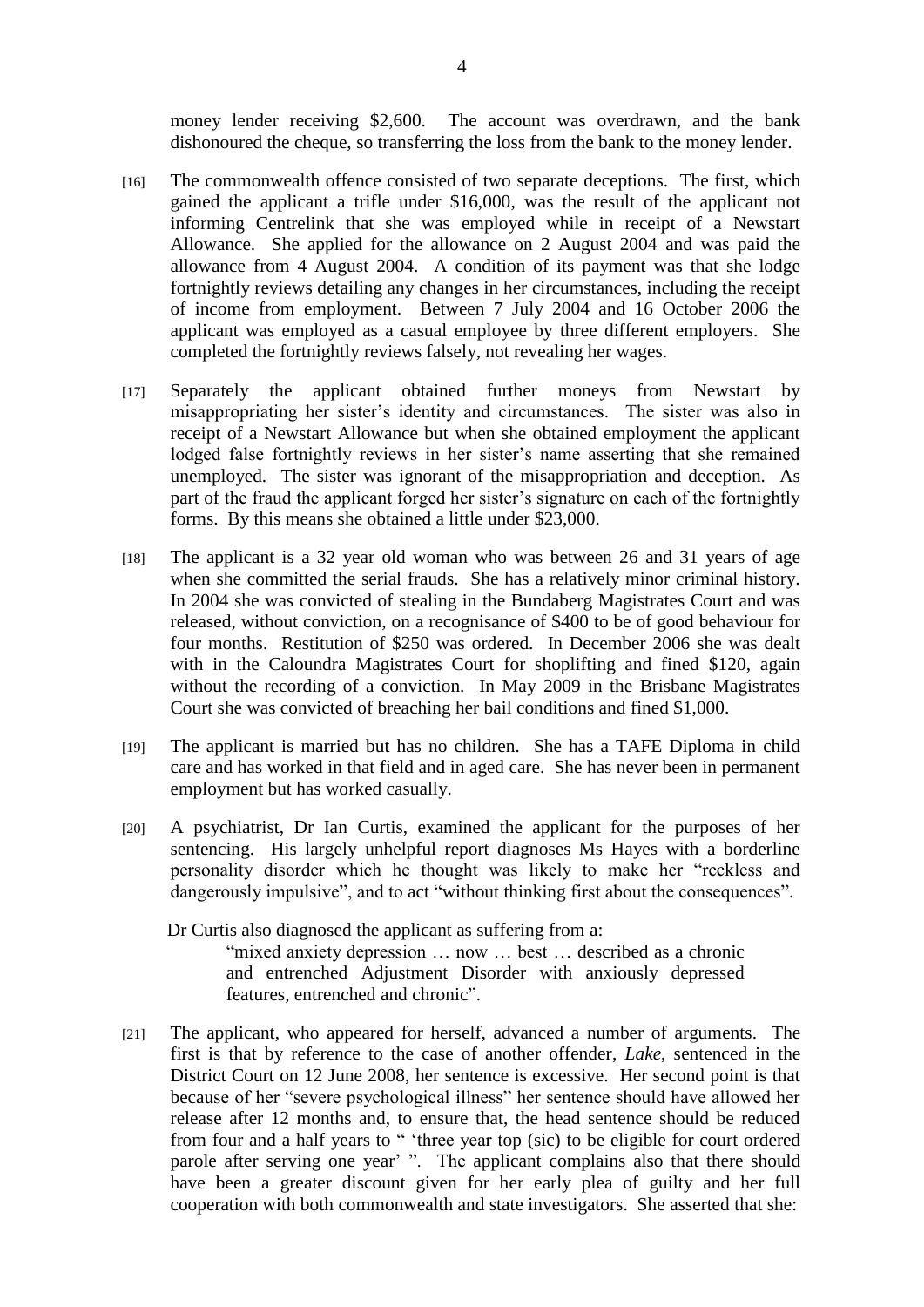"was ordered to serve the ex officio "standard" one third and received no further discount".

Her fourth point is that she was sentenced to

"4 ½ years to serve 18 months for the Commonwealth fraud"

which is excessive given the large difference in amount involved in the state offending and the commonwealth offending.

- [22] This last point, obviously, involves a misunderstanding on the part of the applicant. She was sentenced to 18 months' imprisonment for the commonwealth offence. The sentences were structured so that the sentence for the commonwealth offence would expire exactly when she became eligible for parole with respect to the state offences.
- [23] The applicant mentions also that her parents have separately been diagnosed with cancer. If one accepts her assertion, which is problematic given her recent history of gross dishonesty and the lack of corroboration from an undoubtedly authentic source, it is not relevant to the application. While one feels natural sympathy for anyone facing such a diagnosis her parents' illness is not relevant to the applicant's sentence. There is no evidence that they depend upon her emotionally or financially.
- [24] The applicant's submissions come down to a plea that her sentence is disproportionate to her offending by reference to other like offenders, her personality disorder and her cooperation.
- [25] It is true that her cooperation was extensive. She pleaded guilty to ex-officio indictments, and as well took part in interviews with both Queensland Police and Commonwealth officers. She frankly admitted her offending and cooperated fully. However, reference to other similar cases show that her sentence is far from excessive.
- [26] In *R v Fuller* [2009] QCA 195, the appellant dishonestly took \$217,000 from a 90 year old man who was vulnerable and gave his trust to Fuller who was a woman in her mid 30s without previous convictions. She was sentenced to five years' imprisonment half of which had to be served before she became eligible for parole. The sentence, imposed after trial, was not disturbed.
- [27] In *R v Goodger* [2009] QCA 377, the applicant, a woman in her 50s, defrauded her employer of almost \$95,000 over a two year period. She pleaded guilty and was sentenced to four and a half years imprisonment being eligible for parole after serving 18 months. She had previous convictions for dishonesty. A psychiatric report showed her to be chronically depressed. The application was refused.
- [28] There is no substance in the submission the applicant"s borderline personality was not taken into account in determining the appropriate sentence. It was irrelevant. A prisoner"s mental illness which reduces her capacity for judgment or understanding, or ability to control behaviour, and therefore reduces the moral blameworthiness in the offending is rightly regarded as an important mitigating factor in the sentencing process. It is my understanding that the law has never regarded personality disorders as having this effect. This is for the reason that they are not illnesses which impact upon the capacity of the sufferer to perceive the world around her and